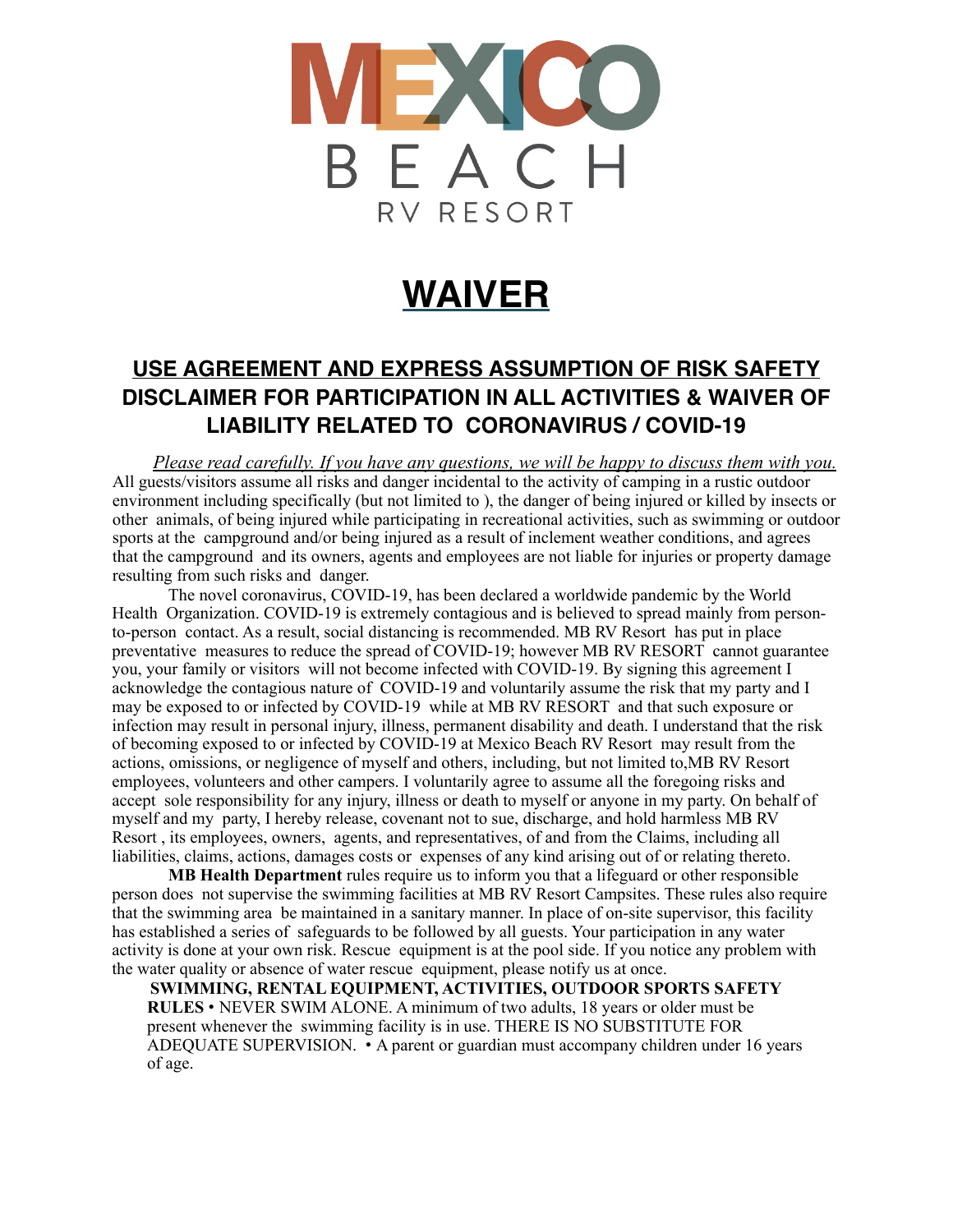- I understand that there is no lifeguard on duty at this campground.
- Do not drink alcoholic beverages and swim or participate in water sports.

• Must swim in designated areas. Diving or jumping into the water is strictly prohibited. • No Bike Riding after dark. All bikers 16 & under must wear bike helmets.

#### • **RESERVATIONS & PAYMENTS: During our busy season starting MARCH 1st – OCTOBER 1st ALL RESERVATIONS MUST BE PAID IN FULL THE DAY THEY BOOK THEIR RESERVATION. Once it's paid there's NO REFUND!!!**

**PET POLICY:** All dogs must be current with inoculation shots and leashed at all times. When tied to your camper, dogs must be secured by a strong leash that does not extend off the site in any directions, not tied to a

tree. Pets are not allowed inside or outside any rental units. Do not leave dogs unattended at any time. Aggressive or barking dogs are not tolerated. Dogs are not permitted to go into any buildings or swimming areas. Owners are required to clean up after their pets. Dogs with a history of aggressive behavior are not allowed in the campground. One Pet per site allowed. There will be a fee of \$4 a day, \$20 a week, \$50 a month.

### **PERSONAL TRANSPORTATION POLICY**

MB RV Resort does not allow mini-bikes, motorized scooters, nor allow children to drive any type of motorized vehicles. Operators must have a valid driver's license.

**\*\*QUIET TIME HOURS: 10PM - 7AM MONDAY - SUNDAY QUIET TIME IS STRICTLY ENFORCED; VIOLATORS WILL BE REQUIRED TO LEAVE THE CAMPGROUND WITHOUT A REFUND .** 

**\*\*CAMPFIRES CAN NEVER BE UNATTENDED; ALL CAMPFIRES MUST BE EXTINGUISHED AT MIDNIGHT. ONLY KILN DRIED PRE-PACKAGED FIREWOOD IS ALLOWED INTO THE PARK. \* I AM NOT BRINGING ANY WOOD OF ANY KIND INTO LONE PINE CAMPSITES.**

**\*\*MB RV Resort ALLOWS THE CONSUMPTION OF ALCOHOL ON YOUR CAMP SITE ONLY, AND NEVER IN ANY BUILDINGS, ROADS, POOL AREA OR ANY COMMON AREAS OF THE PARK. DRIVING A MOTORIZED VEHICLE, INCLUDING CARS, TRUCKS AND GOLF CARTS, WHILE UNDER THE INFLUENCE OF ALCOHOL OR WHILE CONSUMING ALCOHOL IS NOT ALLOWED AT ANY TIME WITHIN THE MB RV Resort properties.**

#### **THE SAFETY OF ALL FAMILIES AND ESPECIALLY CHILDREN HERE AT MB RV Resort IS THE HIGHEST PRIORITY. ANYONE CHOOSING NOT TO ABIDE BY THIS FIRM POLICY WILL BE FORCED TO VACATE THE PARK IMMEDIATELY WITH NO REFUND.**

Entrance onto the campground property constitutes permission for the management of MB RV Resort to photograph the visitors while on the premises and to use any resulting pictures for any lawful purpose without compensation to the visitor.

 In conjunction with your use of MB RV Resort facility the undersigned acknowledges that this is an open, outdoor park that provides staffing for administrative and guest services based on occupancy. MB RV Resort does not provide emergency service personnel. In the event of an emergency, you must call 911 and report your call. Also call the office when open or the after hours emergency phone listed on the front door of the office.

I have received, read and understand the safety rules of this resort, as well as the General Information and Rules & Regulations, which are incorporated into this agreement. I will abide by the rules and assume full responsibility for all registered guests, visitors, and I, at my site in regard to our participation in swimming, outdoor activities, and activities during your stay.